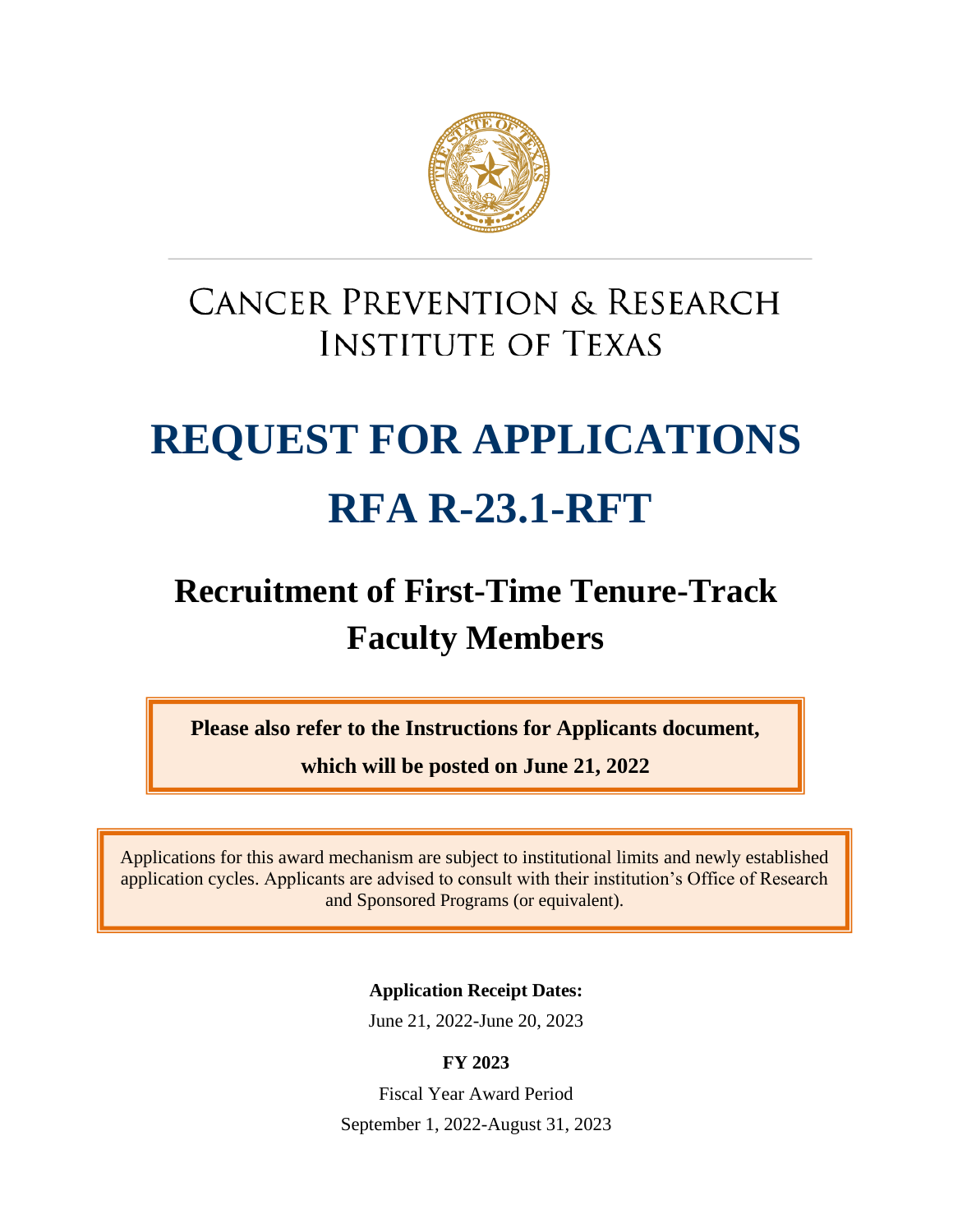# **TABLE OF CONTENTS**

| 1.     |  |
|--------|--|
| 1.1    |  |
| 2.     |  |
| 3.     |  |
| 4.     |  |
| 5.     |  |
| 6.     |  |
| 7.     |  |
| 8.     |  |
| 8.1.   |  |
| 8.2.   |  |
| 8.2.1. |  |
| 8.2.2. |  |
| 8.2.3. |  |
| 8.2.4. |  |
| 8.2.5. |  |
| 8.2.6. |  |
| 8.2.7. |  |
| 8.2.8. |  |
| 8.2.9. |  |
|        |  |
|        |  |
|        |  |
|        |  |
| 9.     |  |
| 9.1.   |  |
| 9.1.1. |  |
| 9.2.   |  |
|        |  |
| 11.    |  |
| 12.    |  |
|        |  |
| 13.1.  |  |
| 13.2.  |  |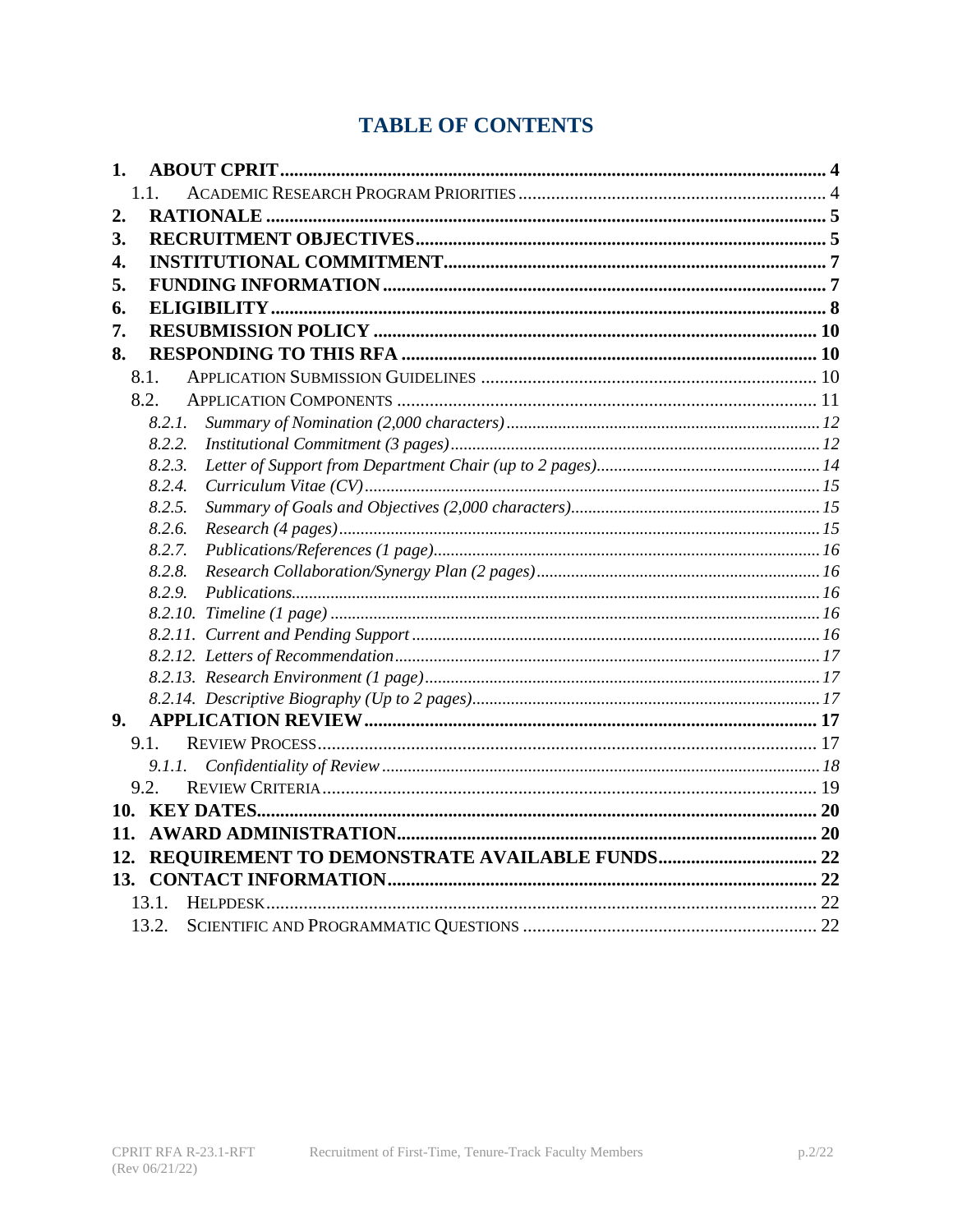# **RFA VERSION HISTORY**

6/21/22 RFA release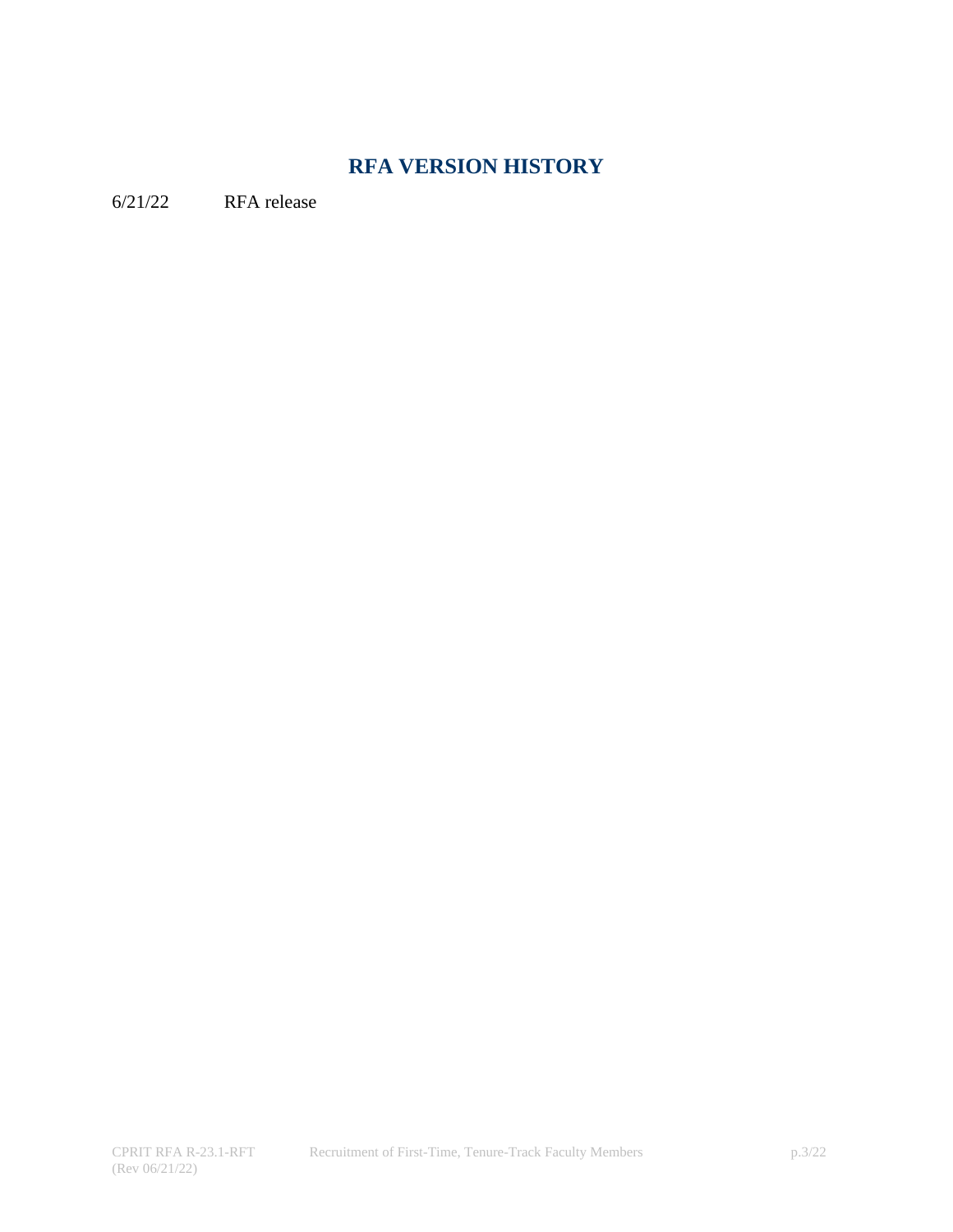# <span id="page-3-0"></span>**1. ABOUT CPRIT**

The State of Texas has established the Cancer Prevention and Research Institute of Texas (CPRIT), which may issue up to \$6 billion in general obligation bonds to fund grants for cancer research and prevention.

CPRIT is charged by the Texas Legislature to do the following:

- Create and expedite innovation in the area of cancer research and in enhancing the potential for a medical or scientific breakthrough in the prevention of or cures for cancer
- Attract, create, or expand research capabilities of public or private institutions of higher education and other public or private entities that will promote a substantial increase in cancer research and in the creation of high-quality new jobs in the State of Texas
- Develop and implement the Texas Cancer Plan

#### <span id="page-3-1"></span>**1.1. Academic Research Program Priorities**

The Texas Legislature has charged the CPRIT Oversight Committee with establishing program priorities on an annual basis. These priorities are intended to provide transparency with regard to how the Oversight Committee directs the orientation of the agency's funding portfolio.

Established Principles:

- Scientific excellence and impact on cancer
- Increasing the life sciences infrastructure
- Achieving health equity and reducing cancer disparities

#### **Priorities Across CPRIT's 3 Programs:**

- Prevention and early detection initiatives
- Translation of Texas research (discoveries) to innovations
- Enhancing Texas' research capacity and life science infrastructure

The program priorities for academic research adopted by the Oversight Committee include funding projects that address the following:

- Recruitment of outstanding cancer researchers to Texas
- Investment in core facilities
- A broad range of innovative, investigator-initiated research projects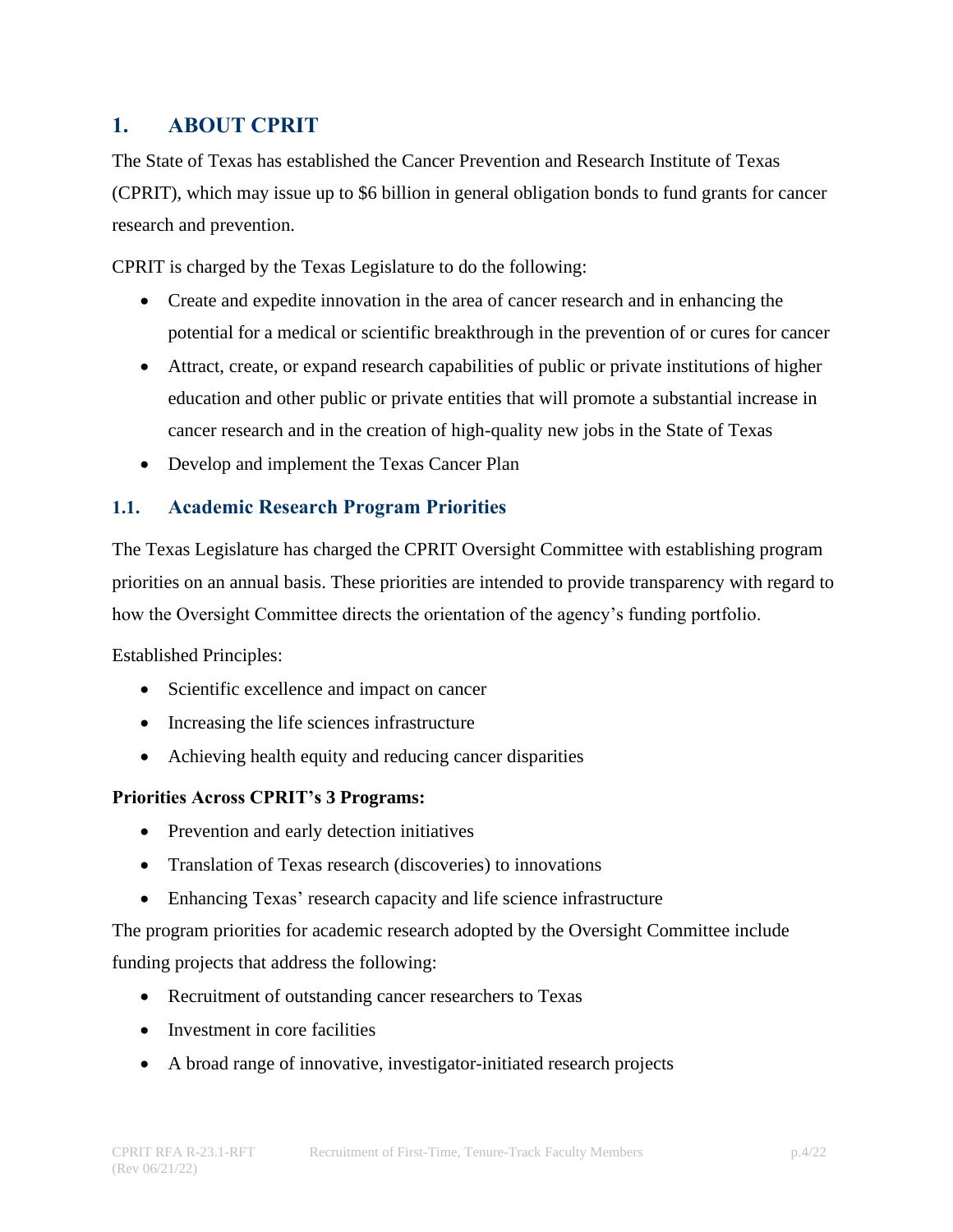- Implementation research to accelerate the adoption and deployment of evidence-based prevention and screening interventions and population research addressing cancer disparities
- Computational oncology and analytic methods
- Childhood and adolescent cancers
- Hepatocellular cancer
- Expanding access to innovative clinical trials

# <span id="page-4-0"></span>**2. RATIONALE**

The aim of this award mechanism is to bolster cancer research in Texas by providing financial support to attract very promising investigators who are pursuing their first faculty appointment at the level of assistant professor (**first-time, tenure-track faculty members**). These individuals must have demonstrated academic excellence, innovation during predoctoral and/or postdoctoral research training, commitment to pursuing cancer research, and exceptional potential for achieving future impact in basic, translational, population-based, or clinical research. Awards are intended to provide institutions with a competitive edge in recruiting the world's best talent in cancer research, thereby advancing cancer research and prevention efforts and promoting economic development in the State of Texas.

The recruitment of outstanding scientists will greatly enhance programs of scientific excellence in cancer research and will position Texas as a leader in the fight against cancer. Applications may address any research topic related to cancer biology, causation, prevention, detection or screening, treatment, or survivorship. Candidates with research programs addressing CPRIT's priority areas for research are encouraged. These include implementation research to accelerate the adoption and deployment of evidence-based prevention and screening interventions, computational oncology and analytic methods, population research addressing cancer disparities, childhood and adolescent cancers, hepatocellular cancer, and expansion of access to innovative clinical trials.

# <span id="page-4-1"></span>**3. RECRUITMENT OBJECTIVES**

The goal of this award mechanism is to recruit exceptional faculty to universities and/or cancer research institutions in the State of Texas. All candidates are expected to have completed their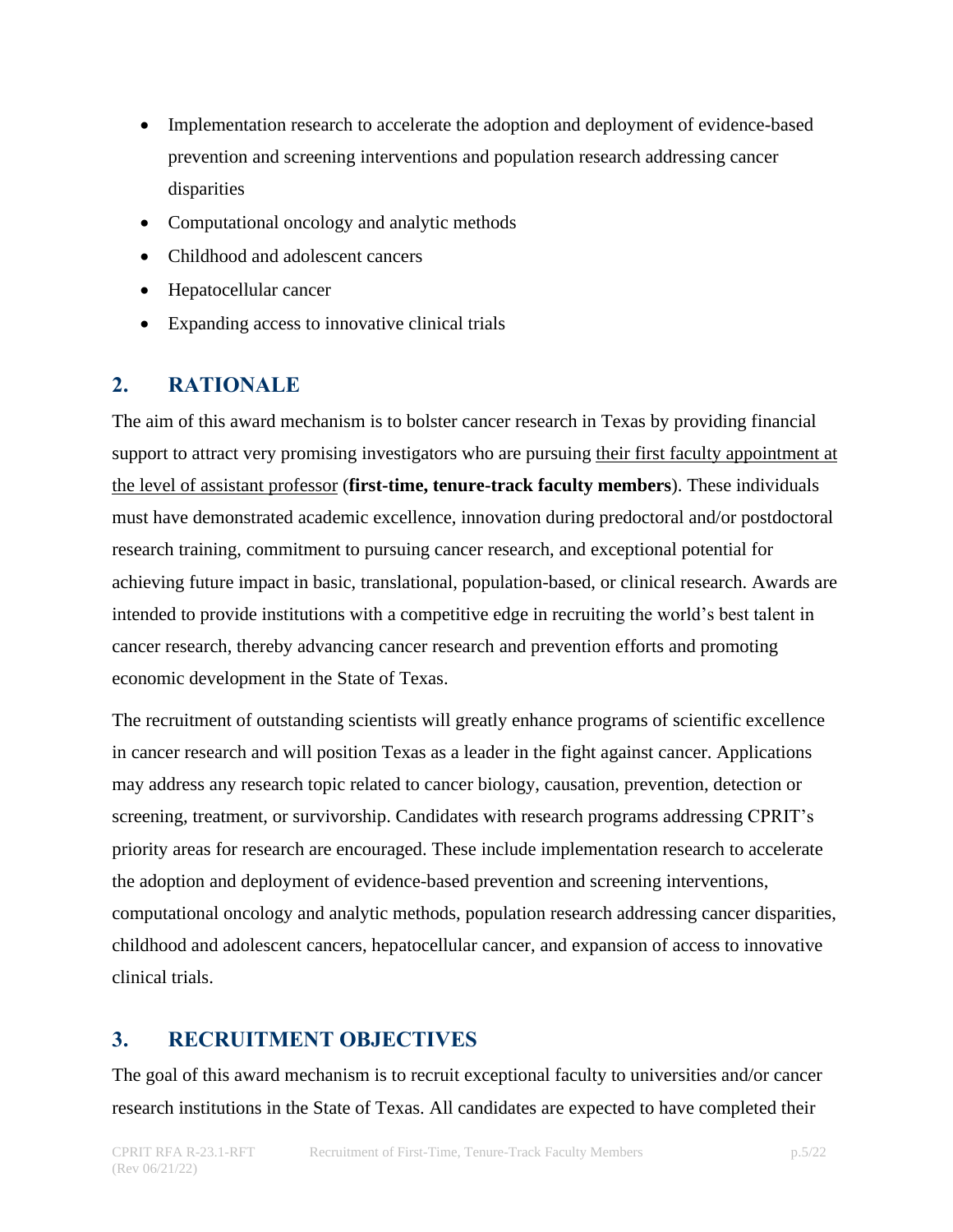doctoral and fellowship training and to have clearly demonstrated truly superior ability as evidenced by their accomplishments during training, proposed research plan, publication record, and letters of recommendation. This CPRIT-supported initiative is designed to enhance innovative programs of excellence by providing research support for promising, early-stage investigators **seeking their first tenure-track position.**

CPRIT will provide start-up funding for newly independent investigators, with the goal of augmenting and expanding the institution's efforts in cancer research. Candidates will be expected to develop research projects within the sponsoring institution. Projects should be appropriate for a newly independent investigator and should foster the development of preliminary data that can be used to prepare applications for future independent research project grants to further both the investigator's research career and the CPRIT mission. The institution will be expected to work with each newly recruited research faculty member to design and execute a faculty career development plan consistent with his or her research emphasis. Relevance to cancer research and to CPRIT's priority areas are important evaluation criteria for CPRIT funding.

Applications nominating individuals who are well prepared to pursue careers in patient-oriented research and who have demonstrated exceptional potential to lead innovative discovery campaigns through conduct of clinical trials are appropriate for this mechanism and encouraged.

Additionally, population research that addresses the burden of cancer in Texas is a priority for CPRIT. Applications nominating individuals who have demonstrated exceptional ability to lead innovative research programs involving any component across the continuum of cancer prevention and control research are appropriate for this mechanism and are highly encouraged.

Unless prohibited by policy, the institution is also expected to bestow on the newly recruited faculty member the prestigious title of "CPRIT Scholar in Cancer Research," and the faculty member should be strongly encouraged to use this title on letterhead, business cards, publications, and other appropriate documents. The title is to be retained as long as the individual remains in Texas.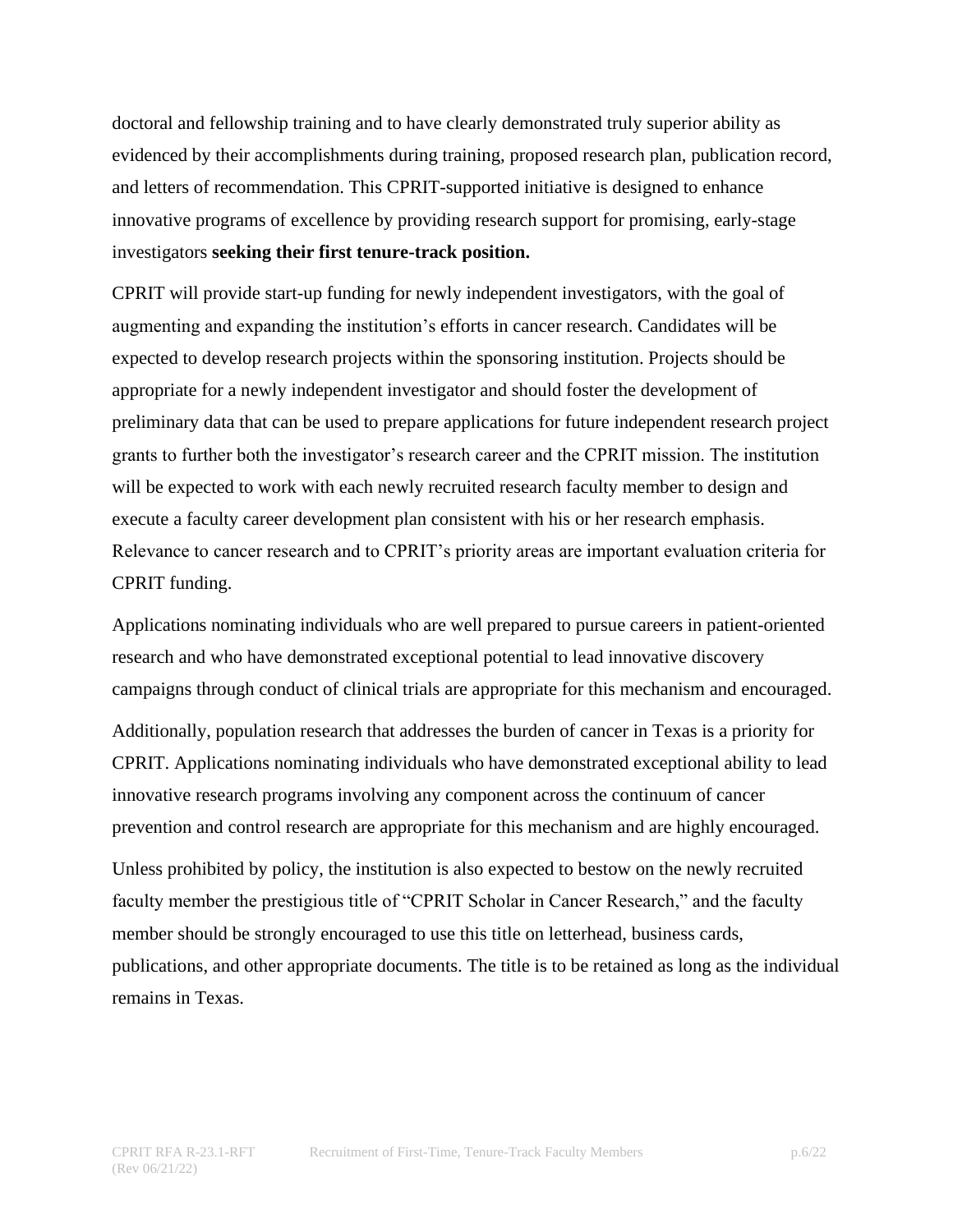# <span id="page-6-0"></span>**4. INSTITUTIONAL COMMITMENT**

CPRIT recruitment awards are intended to provide institutions with a competitive edge in recruiting the world's best talent in cancer research to Texas. The funds provided by CPRIT for the recruitment of a first-time, tenure-track faculty must therefore be complemented by a strong institutional commitment to the candidate's career development that includes financial commitments that are in addition to the CPRIT award. The institutional commitment should be clearly documented in the application (see [section 8.2.2\)](#page-11-1) and include the amount and sources of salary support and all additional financial support that will be available to the candidate's research program through the course of the CPRIT award. The financial commitments made to the candidate for his or her research program by the recruiting institution are required to be equal to or exceed 50% of the proposed CPRIT award across the course of the CPRIT award.

# <span id="page-6-1"></span>**5. FUNDING INFORMATION**

This award is up to 5 years and is not renewable, although individuals may apply for other future CPRIT funding as appropriate. Grant funds of up to \$2,000,000 (total costs) for the 5-year period may be requested. Applicants are encouraged to tailor the budget as appropriate to the exigencies of the project; grant funds totaling less than \$2,000,000 for the term of the award are acceptable if warranted by the scope of the research. Funding is to be used by the candidate to support his or her research program. The award request may include indirect costs of up to 5% of the total award amount (5.263% of the direct costs). CPRIT will make every effort to be flexible in the timing for disbursement of funds; recipients will be asked at the beginning of each year for an estimate of their needs for the year. Funds may not be carried over beyond 5 years except under extraordinary circumstances with strong justification for a no-cost extension. In addition, funds for extraordinary equipment needs may be awarded in the first year of the grant if very well justified and a detailed justification is provided along with an institutional plan should the additional funds not be approved. Scholars may request funds for travel for 2 project staff to attend CPRIT's conference.

# **Funds from this CPRIT award may not be used for salary support of this candidate or to construct or renovate laboratory space.**

**Note:** Depending on the availability of funds, nominations submitted in response to this Request for Applications (RFA) during the current receipt period may be announced and awarded either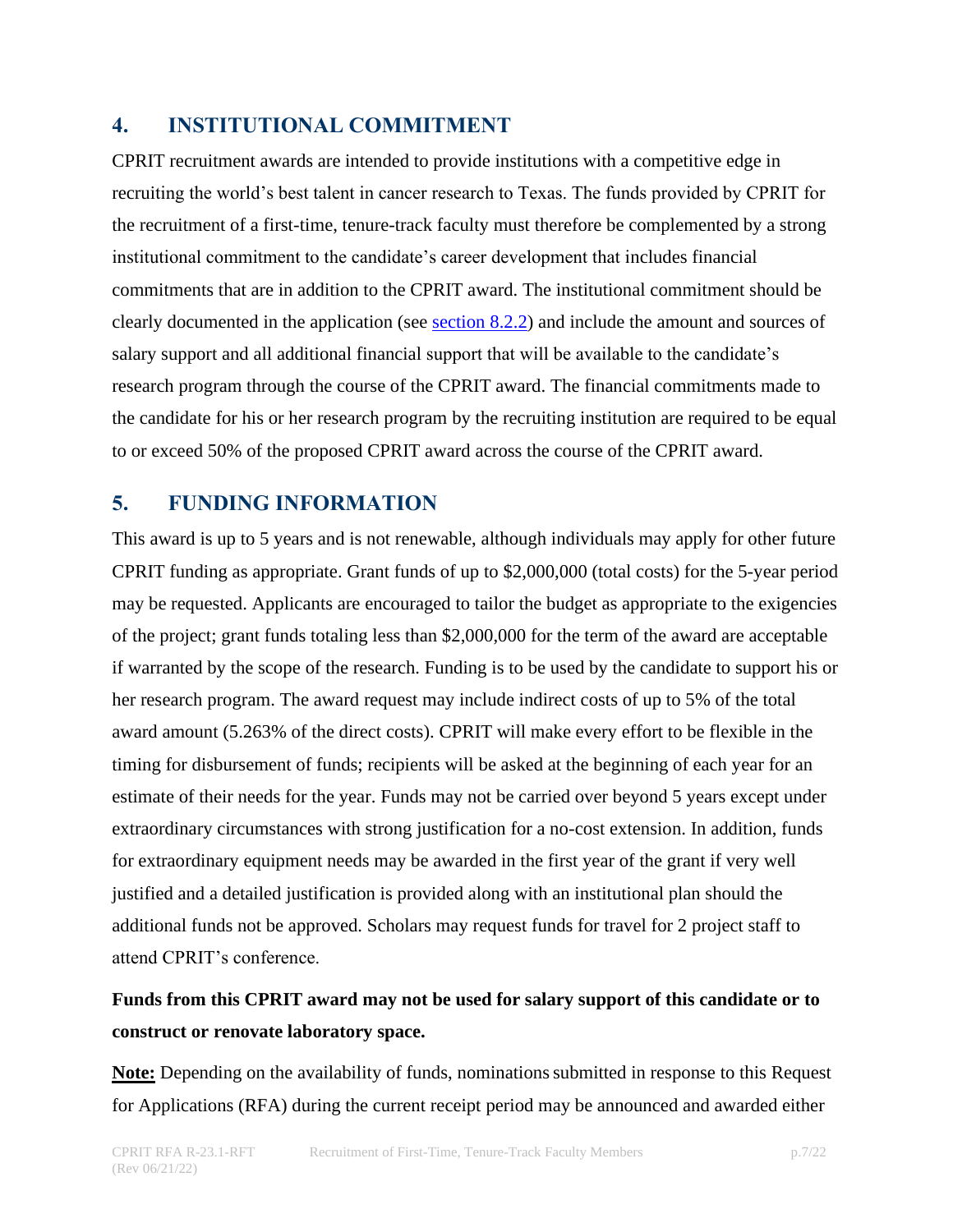in the current fiscal year (prior to August 31, 2023) or in the first quarter of the next fiscal year (starting September 1, 2023).

# <span id="page-7-0"></span>**6. ELIGIBILITY**

- The applicant must be a Texas-based entity. Any not-for-profit institution that conducts research is eligible to apply for funding under this award mechanism. A public or private company is not eligible for funding under this award mechanism.
- Candidates must be nominated by the president, provost, vice president for research, or appropriate dean of a Texas-based public or private institution of higher education, including academic health institutions. The application must be submitted on behalf of a specific candidate.
- A candidate may be nominated by only 1 institution. If more than 1 institution is interested in a given candidate, negotiations as to which institution will nominate him or her must be concluded before the nomination is made.
- An institution is allowed to submit **only 6** Recruitment applications (either a Recruitment of Established Investigator, or a Recruitment of First-Time, Tenure-Track Faculty Member) **during the FY23 application receipt period.** An exception will be made for **up to 3** additional submissions of a Recruitment of Established Investigator application, if the application involves a meaningful collaboration with a Texas Regional Excellence in Cancer eligible institution (see eligible Universities in IFA). Applications that exceed these limits will be returned. Institutions may use their own discretion as to the timing of submission of applications in FY23, with the understanding that the limit of 6 applications per FY23 receipt period will be strictly upheld (with the exception noted above).
- A candidate who has already accepted a position as assistant professor tenure track at the recruiting institution prior to the time that the Scientific Review Council reviews the candidate for a recruitment award is not eligible for a recruitment award, as an investment by CPRIT is obviously not necessary. No award is final until approved by the Oversight Committee at a public meeting. However, in recognition of the timeline involved with recruiting highly sought-after candidates who are often considering multiple offers, CPRIT's Academic Research program staff will notify the nominating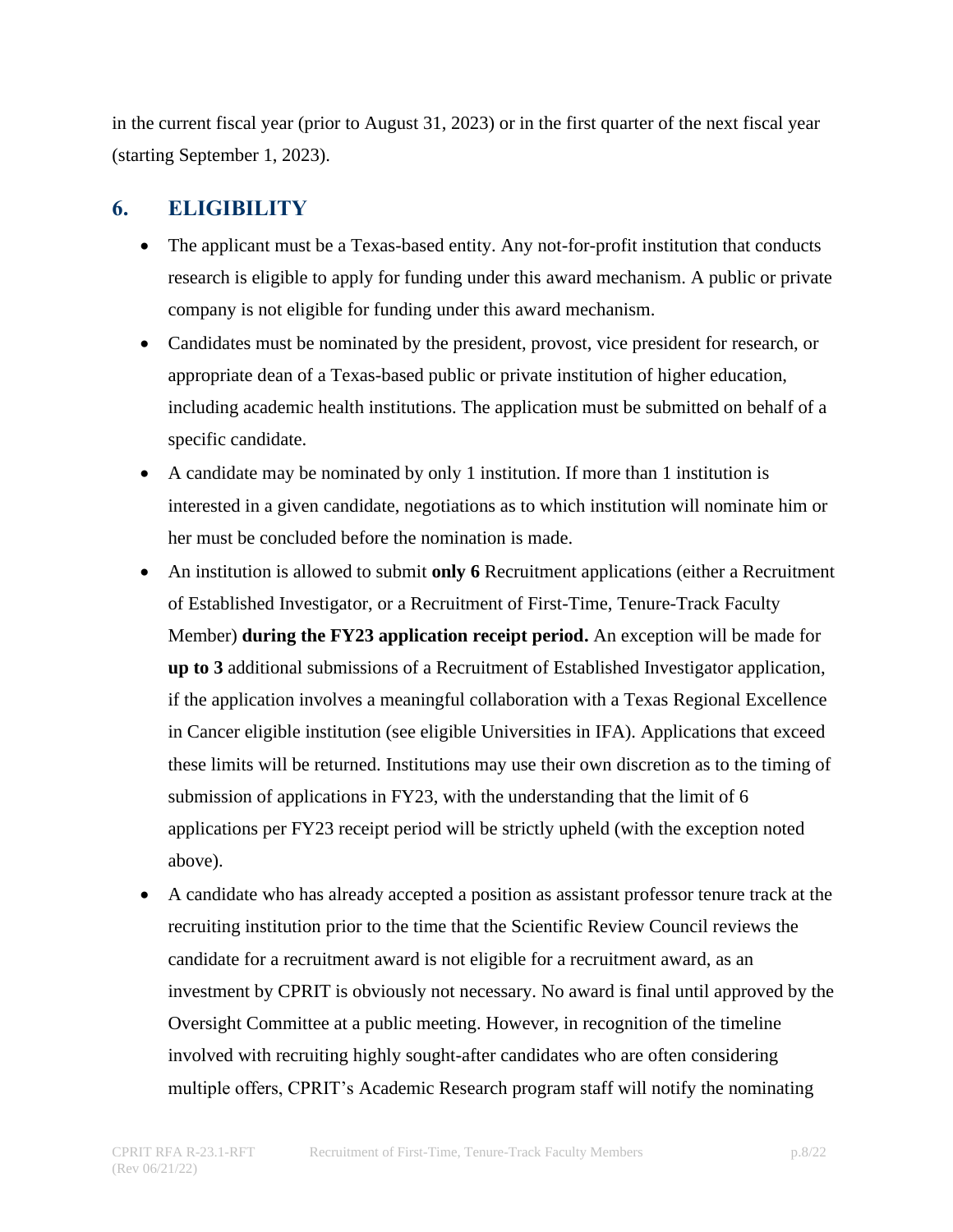institution of the Scientific Review Council's review decision following the Scientific Review Council meeting. If a position is offered to the candidate during the period following the Scientific Review Council's review decision but prior to the Oversight Committee's final approval, the institution does so at its own risk. There is no guarantee that the recruitment award will be approved by the Oversight Committee.

- The candidate must have a doctoral degree, including MD, PhD, DDS, DMD, DrPH, DO, DVM, or equivalent, **and reside in Texas for the duration of the appointment.** The candidate must devote at least 70% time to research activities. Candidates whose major responsibilities are clinical care, teaching, or administration are not eligible.
- At the time of the application, the candidate must *not* hold an appointment at the rank of assistant professor or above (or equivalent) at an accredited academic institution, research institution, industry, government agency, or private foundation. Candidates holding nontenure-track appointments at the rank of assistant professor are *not* eligible for this award. Examples of such appointments include research assistant professor, adjunct research assistant professor, assistant professor (non-tenure track).
- The candidate may or may not reside in Texas at the time the application is submitted and may be nominated for a faculty position at the Texas institution where he or she is completing postdoctoral training or at another Texas institution.
- Applications nominating a candidate for a faculty position at the Texas institution where he or she is completing postdoctoral training that do not clearly demonstrate a subsequent career pathway to independence for the candidate will not be looked upon with favor.
- Successful candidates will be offered tenure-track academic positions at the rank of assistant professor.
- An applicant is eligible to receive a grant award only if the applicant certifies that the applicant institution or organization, including the nominator, any senior member or key personnel listed on the grant application, or any officer or director of the grant applicant's institution or organization (or any person related to 1 or more of these individuals within the second degree of consanguinity or affinity), has not made and will not make a contribution to CPRIT or to any foundation specifically created to benefit CPRIT.
- An applicant is not eligible to receive a CPRIT grant award if the applicant nominator, any senior member or key personnel listed on the grant application, or any officer or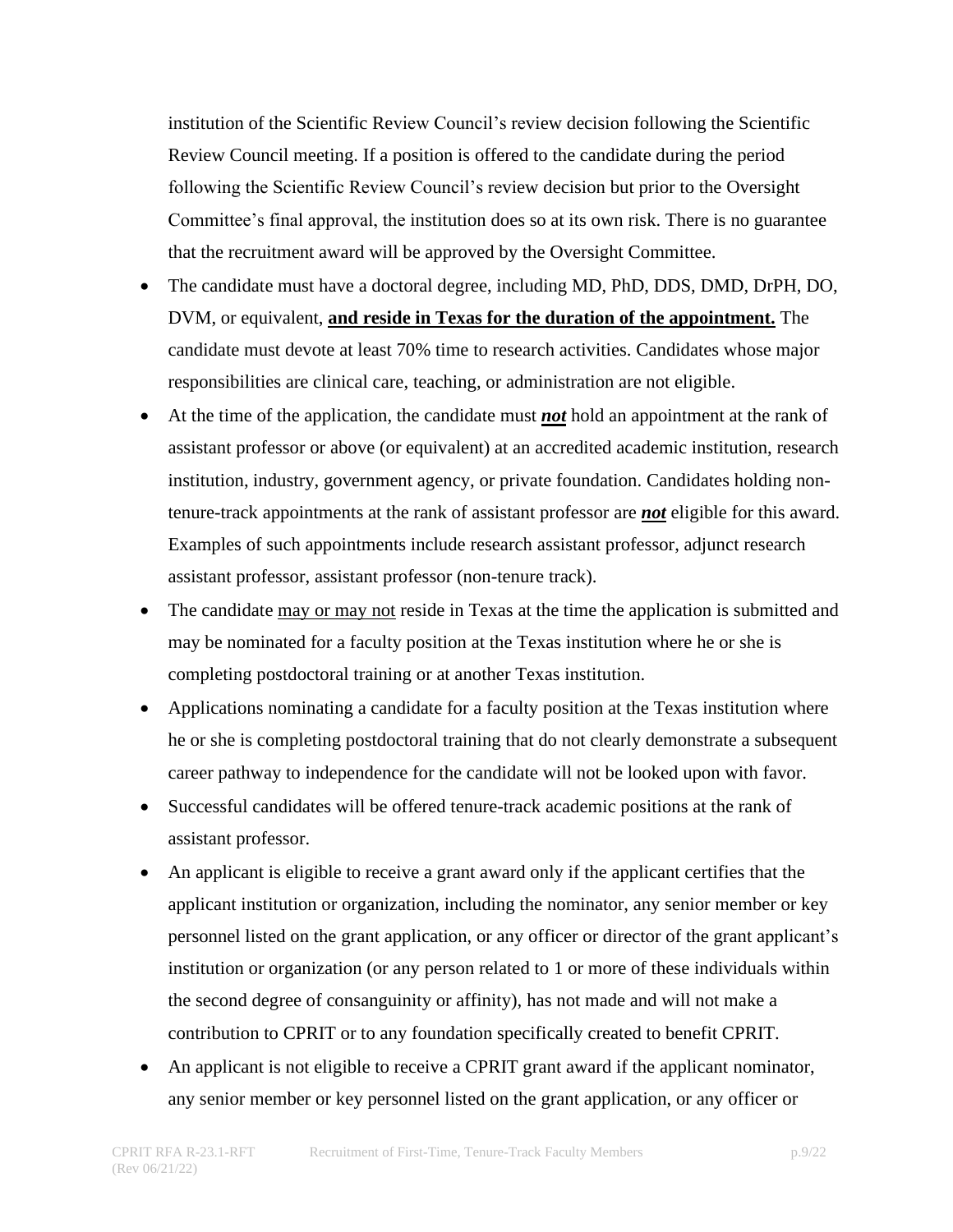director of the grant applicant's institution or organization is related to a CPRIT Oversight Committee member.

• The applicant must report whether the applicant institution or organization, the nominator, or other individuals who contribute to the execution of the proposed project in a substantive, measurable way, whether or not the individuals will receive salary or compensation under the grant award, are currently ineligible to receive federal grant funds or have had a grant terminated for cause within 5 years prior to the submission date of the grant application.

CPRIT grants will be awarded by contract to successful applicants. Certain contractual requirements are mandated by Texas law or by administrative rules. Although applicants need not demonstrate the ability to comply with these contractual requirements at the time the application is submitted, applicants should make themselves aware of these standards before submitting a grant application. Significant issues addressed by the CPRIT contract are listed in [section 11](#page-19-1) and [section 12.](#page-21-0) All statutory provisions and relevant administrative rules can be found at [www.cprit.texas.gov.](http://www.cprit.texas.gov/)

# <span id="page-9-0"></span>**7. RESUBMISSION POLICY**

Resubmissions will not be accepted for the Recruitment of First-Time, Tenure-Track Faculty Members award mechanism. Any nomination for the Recruitment of First-Time, Tenure-Track Faculty Members that was previously submitted to CPRIT and reviewed but was not recommended for funding may not be resubmitted. If a nomination was administratively rejected prior to review, it can be resubmitted in the following cycles.

# <span id="page-9-1"></span>**8. RESPONDING TO THIS RFA**

# <span id="page-9-2"></span>**8.1. Application Submission Guidelines**

Applications must be submitted via the CPRIT Application Receipt System (CARS) [\(https://CPRITGrants.org\)](https://cpritgrants.org/). **Only applications submitted through this portal will be considered eligible for evaluation.** The applicant is eligible solely for the grant mechanism specified by the RFA under which the grant application is submitted. Candidates must be nominated by the institution's president, provost, vice president for research, or appropriate dean.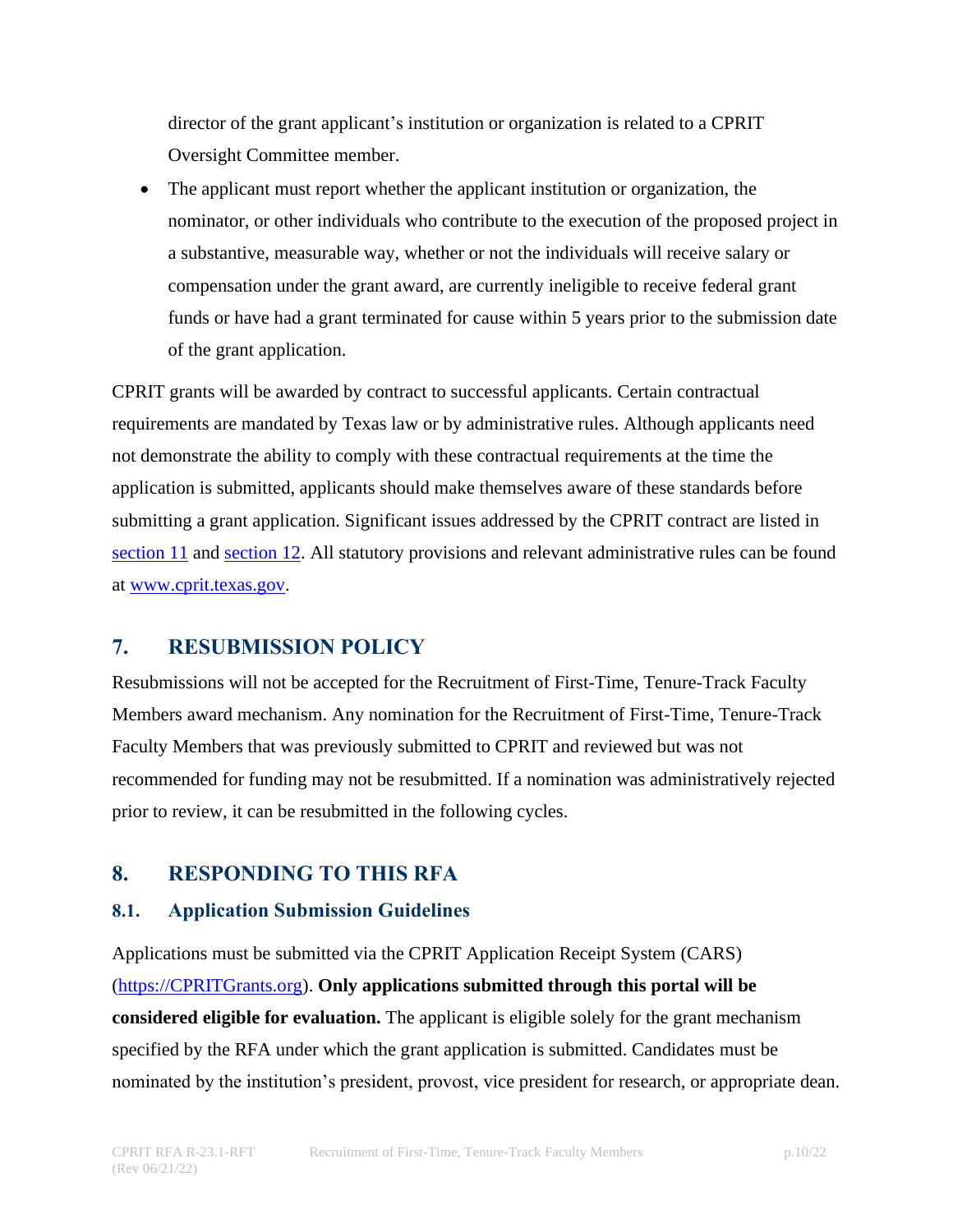The individual submitting the application (Nominator) must create a user account in the system (which includes the Nominator's credentials and email address) to start and submit an application. Furthermore, the Application Signing Official, who is the person authorized to sign and submit the application for the organization, and the Grants Contract/Office of Sponsored Projects Official, who is the individual who will manage the grant contract if an award is made, also must create a user account in CARS.

**Dependent upon available funding, applications will be accepted within a 6-review-cycle schedule throughout FY23, as displayed in the table below.**

| <b>Review</b><br><b>Cycle</b> | <b>Open date</b> | <b>Close date</b> |
|-------------------------------|------------------|-------------------|
| 23.1                          | 6/21/2022        | 8/20/2022         |
| 23.2                          | 8/23/2022        | 10/20/2022        |
| 23.3                          | 10/21/2022       | 12/20/2022        |
| 23.4                          | 12/21/2022       | 2/20/2023         |
| 23.5                          | 2/21/2023        | 4/20/2023         |
| 23.6                          | 4/21/2023        | 6/20/2023         |

In order to manage the timely review of nominations, it is anticipated that applications submitted by 11:59 PM central time on the closing day of each cycle (see table above for closing date of each cycle) will be reviewed by the  $15<sup>th</sup>$  day of the following month. For an application to be considered for review during the cycle, that application must be submitted on or before 11:59 PM central time. In the event that the closing date falls on Saturday or Sunday, applications may be submitted on or before 11:59 PM central time the following Monday. CPRIT will not extend the submission deadline. **Submission of an application is considered an acceptance of the terms and conditions of the RFA.**

#### <span id="page-10-0"></span>**8.2. Application Components**

Applicants are advised to follow all instructions to ensure accurate and complete submission of all components of the application. For details, please refer to the Instructions for Applicants (IFA) document that will be available when the application receipt system opens. Submissions that are missing 1 or more components or do not meet the eligibility requirements listed in [section 6](#page-7-0) will be administratively withdrawn without review.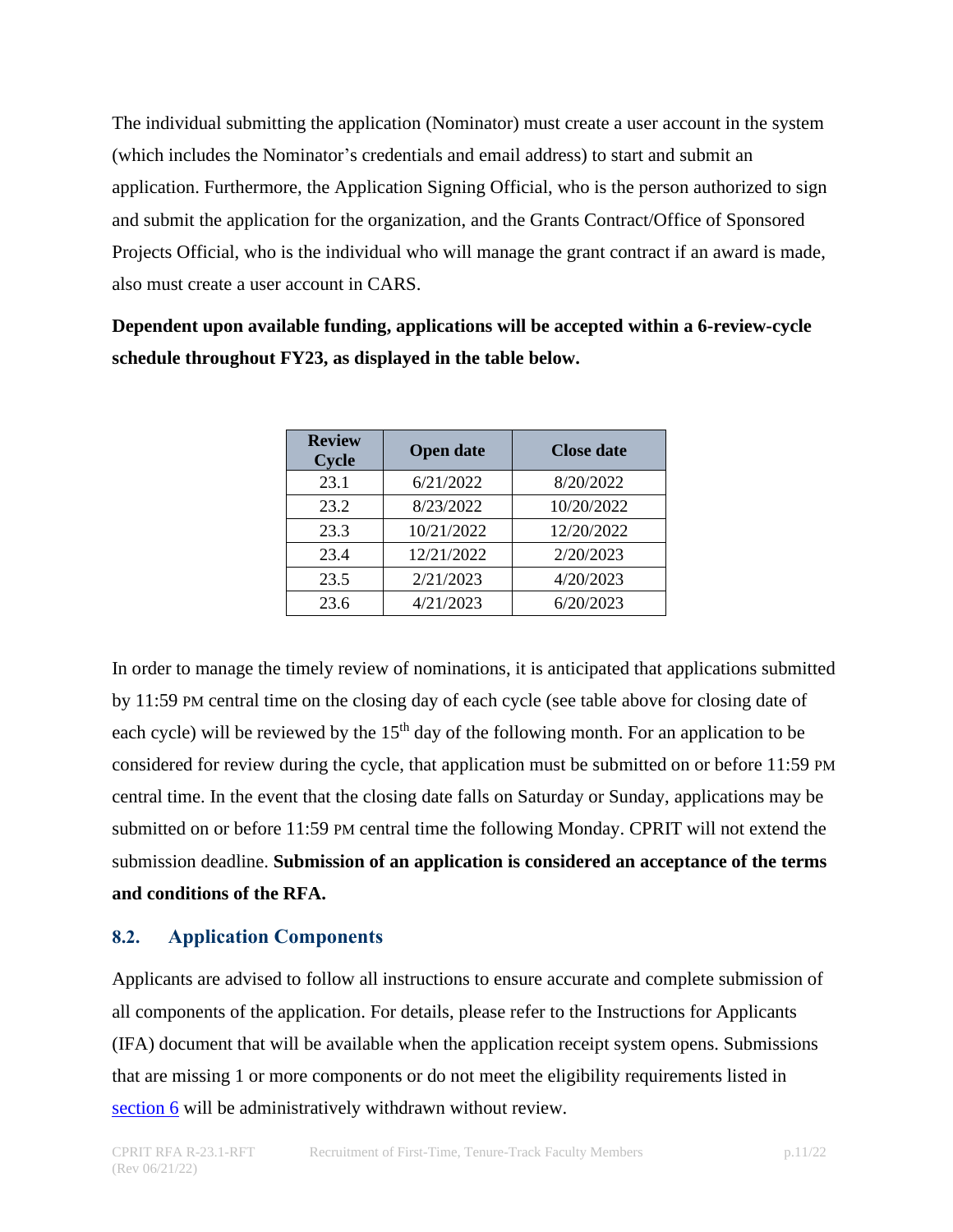#### <span id="page-11-0"></span>**8.2.1. Summary of Nomination (2,000 characters)**

Provide a brief summary of the nomination. Include the candidate's name, organization from which the candidate is being recruited, and also the department and/or entity within the nominator's organization where the candidate will hold the faculty position.

#### <span id="page-11-1"></span>**8.2.2. Institutional Commitment (3 pages)**

CPRIT recruitment awards are intended to provide institutions with a competitive edge in recruiting the world's best talent in cancer research to Texas. The funds provided by CPRIT for the recruitment of a first-time, tenure-track faculty must therefore be complemented by a strongly documented institutional commitment to the candidate's career development that includes financial commitments that are in addition to the CPRIT award.

# *The following guidelines should be followed when documenting the institutional commitment to the candidate:*

- The institutional commitment should be clearly documented in the form of a letter signed by the applicant institution's president, provost, or appropriate dean and include the amount and sources of salary support and all additional financial support that will be available to the candidate's research program through the course of the CPRIT award. The financial commitments made to the candidate by the recruiting institution are required to be equal to or exceed 50% of the proposed CPRIT award across the course of the CPRIT award.
- The institutional commitment letter must include the following statement regarding the institution's financial commitment required to meet the 50% match.
	- o This institutional financial commitment will not be offset by funds from a career transition award (K99/R00) or an investigator-initiated award received by the candidate. If an award dictates that such funds must be used for salary, the corresponding amount of institutional funds committed to pay the candidate's salary will be redirected to allow the candidate to use them for program support.
- Institutional commitment as described above must be presented in a table (example below) that clearly identifies the salary amount, sources of salary, and any additional research support from institutional sources over the course of the CPRIT award. Sources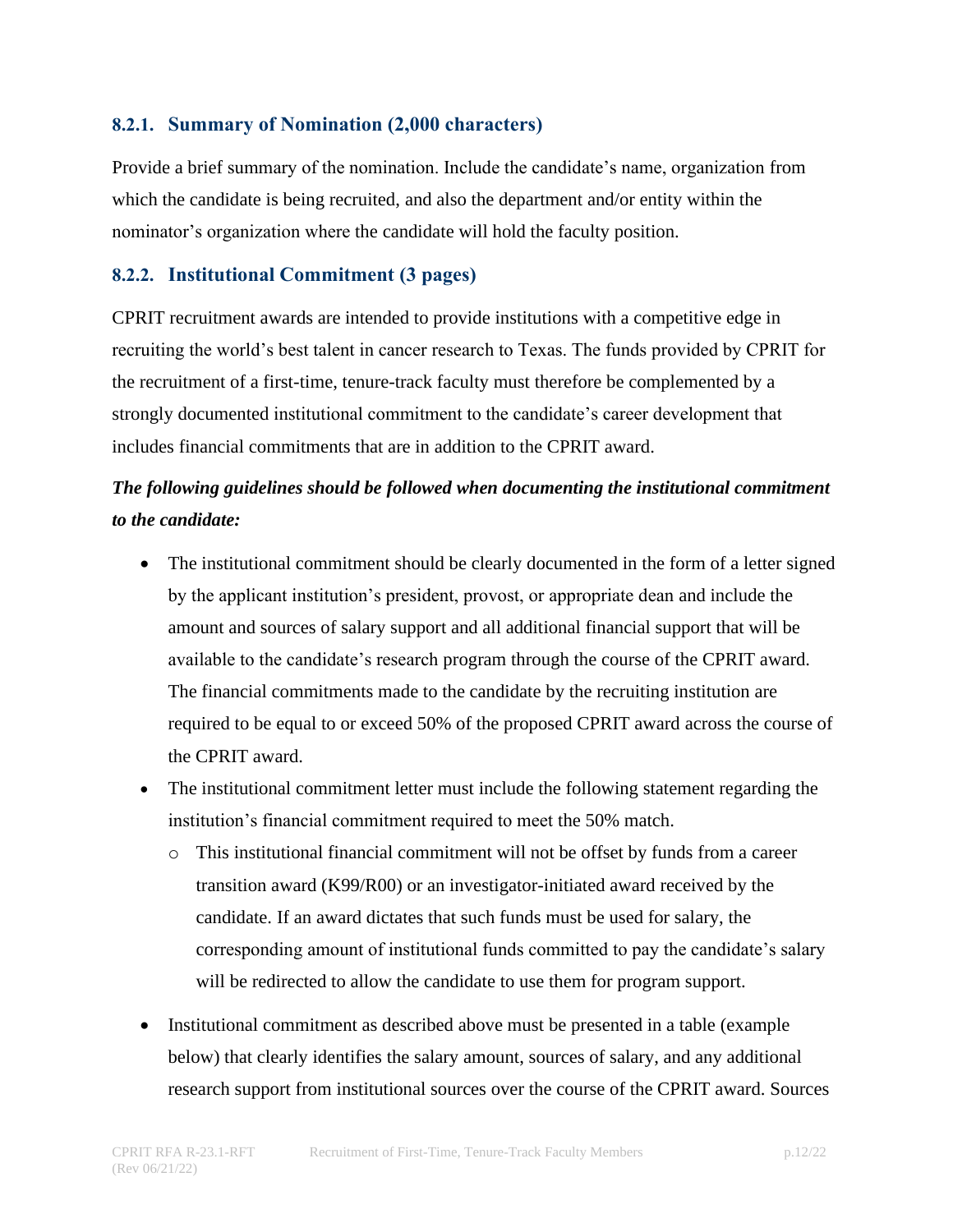of support for the candidate's full salary, including summer salary, for the duration of the award must be documented. If the candidate is expected to provide salary support from grants during the award period, the institutional commitment must identify the source for salary support in the event grant support is not available. Note that a federal indirect cost rate credit cannot be used to demonstrate an institutional commitment to the candidate.

- Include a brief job description for the candidate should recruitment be successful.
- Describe the institutional environment and any professional commitments to the candidate including, but not limited to, dedicated personnel, access to students, space assignment, and access to shared equipment, and discuss all other agreements between the institution and the candidate.
- Institutions may provide additional information in support of a candidate's research plan to demonstrate how the institutional commitment through development of strategic collaborations will foster a candidate's cancer research. This additional information is highly encouraged when proposing a candidate with exceptional expertise and/or talent that can be directed to cancer research such as a computational biologist, chemist, etc, whose prior experience has not been directly focused on cancer research.
- Note that Texas law allows an institution of higher learning to use its federal indirect cost rate credit to comply with the requirement to demonstrate that it has an amount of funds equal to one-half of the CPRIT funding dedicated to the research that is the subject of the award (see [section 12\)](#page-21-0). However, a federal indirect cost rate credit cannot be used to demonstrate an institutional commitment to the candidate.

| <b>Candidate's Name, Institutional Commitments</b> |        |        |        |        |        |
|----------------------------------------------------|--------|--------|--------|--------|--------|
|                                                    | Year 1 | Year 2 | Year 3 | Year 4 | Year 5 |
| Salary/Benefits                                    |        |        |        |        |        |
| <b>Research Support</b>                            |        |        |        |        |        |
| <b>Administrative Support</b>                      |        |        |        |        |        |
| <b>Moving Expenses</b>                             |        |        |        |        |        |

#### *Example of an acceptable Institutional Commitment table:*

 $Total =$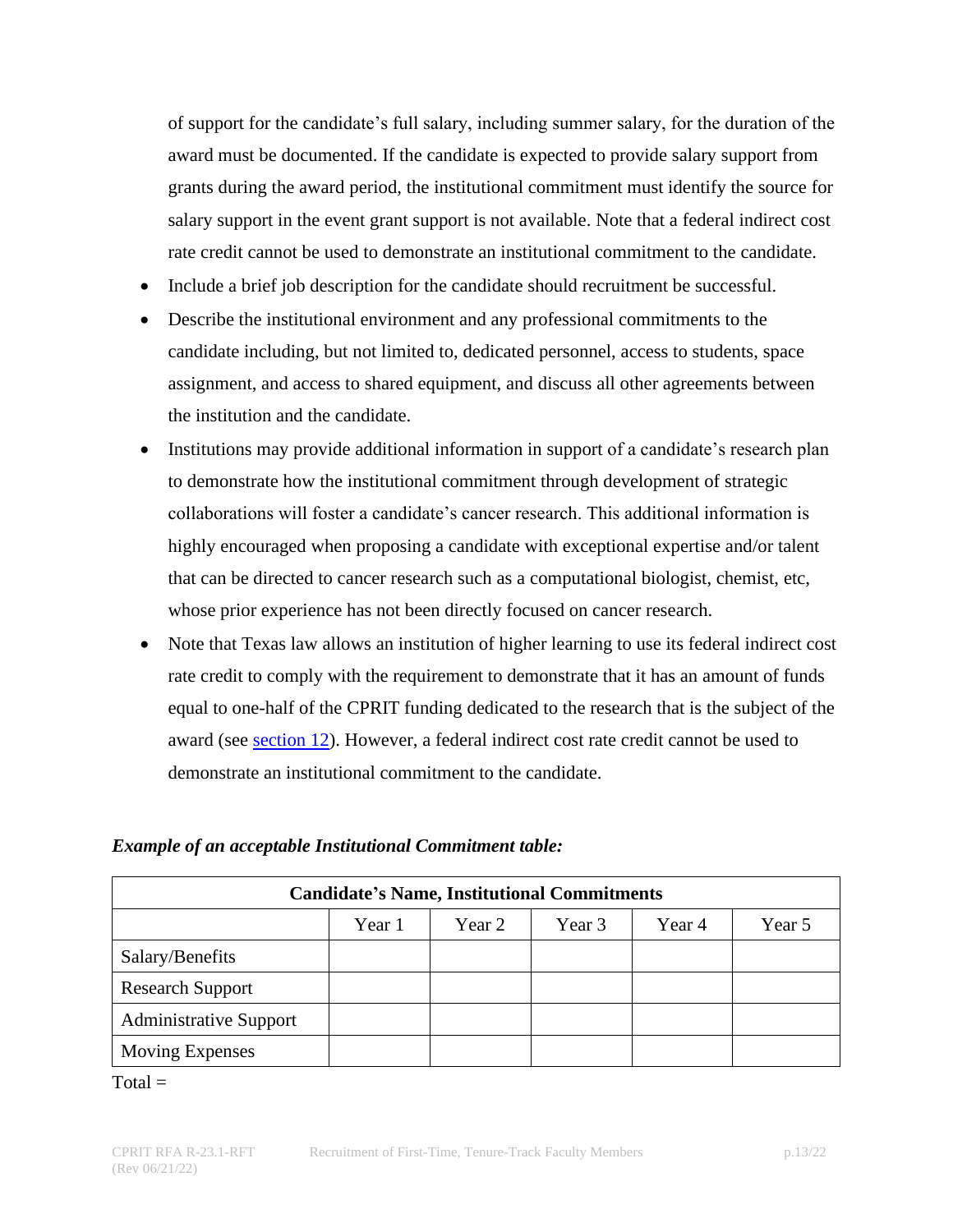**Note:** CPRIT acknowledges that the institutional commitments by category may change during the course of the award; however, the total financial commitment to the candidate must remain equal to or greater than 50% of the CPRIT award.

#### <span id="page-13-0"></span>**8.2.3. Letter of Support from Department Chair (up to 2 pages)**

Provide the letter of support from and signed by the chair of the department to which the candidate is being recruited. The following information should be included in the letter:

**Recruitment Activities:** The letter should provide a description of the recruitment activities, strategies, and priorities that have led to the nomination of this candidate. CPRIT is committed to increasing the life sciences infrastructure in Texas via the recruitment of exceptional cancer researchers, as well as expanding research resources. The letter should provide a description of the recruitment activities, strategies, and priorities that have led to the nomination of this candidate. Provide the necessary context by describing the institution's vision for the cancer programs, how the work of the nominee contributes to achieving these goals—including impact on diversity, equity, and inclusion, if applicable—and the expected impact of the recruitment on the institution (or department) and the burden of cancer in Texas (if applicable).

**Caliber of Candidate:** The letter should include a description of the caliber of the candidate and justification of the nomination of the candidate by the institution. CPRIT recognizes that there is variability in the metrics of impact applicable across the continuum of cancer research. For example, is some disciplines, research findings—although highly impactful on the field—are less likely to be published in the highest ranked journals, ie, *Science*, *Cell*, or *Nature* series. Thus, it is incumbent on the institution to describe the impact of a nominee's work, including paradigmshifting, practice-changing, or influence on public policy, population health behavior, or cancer disparities.

**Description of Candidate Duties and Certification of 70% Time Commitment to Research:** While scholars may engage in direct patient care activities and/or have some administrative or teaching duties, at least 70% of the candidate's time must be available for research. Breach of this requirement will constitute grounds for discontinuation of funding. The certification that 70% time will be spent on research must be included.

The letter of support from the department chair must also do the following: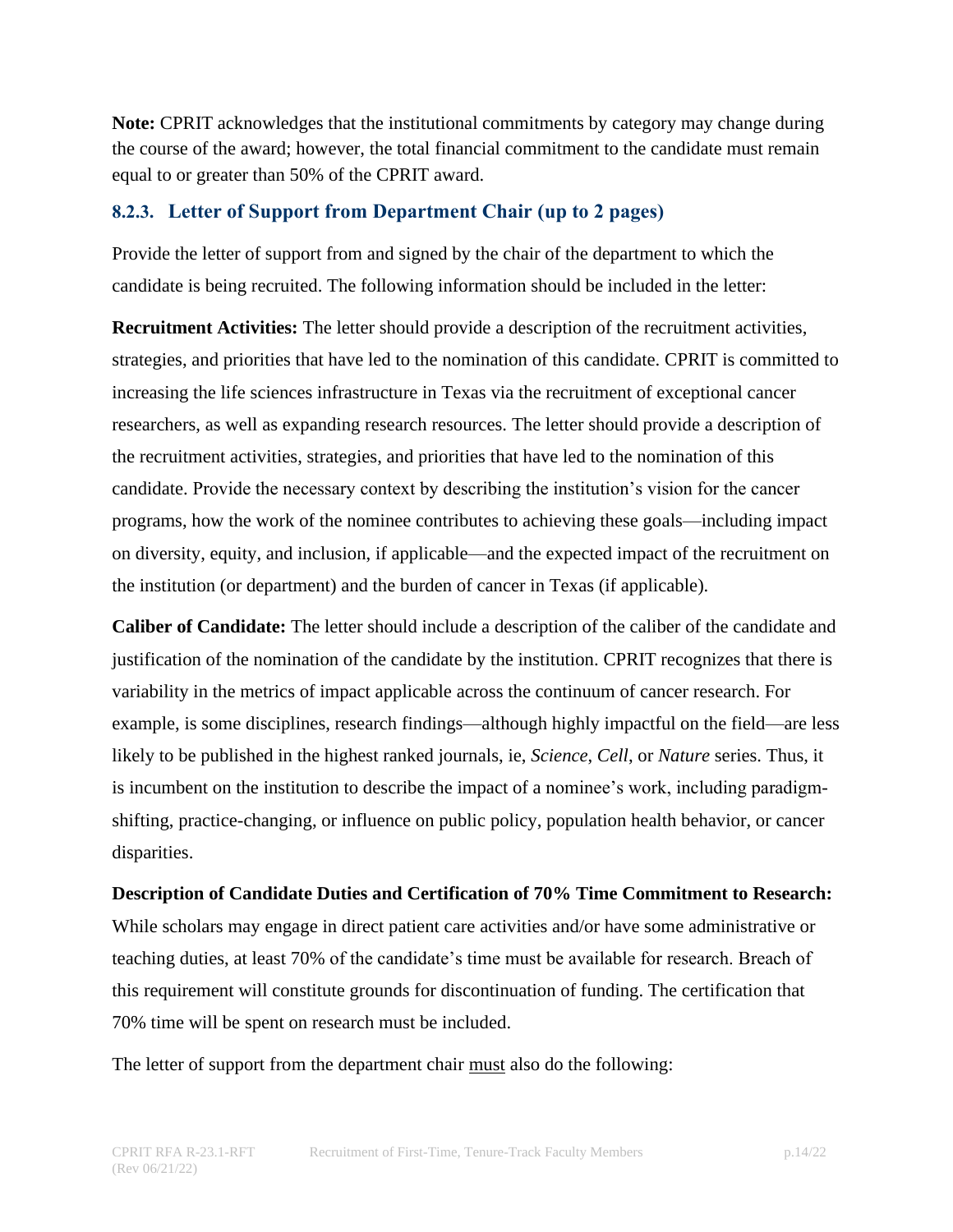- 1. Describe how the candidate will be independent and autonomous in developing his or her research program at the institution.
- 2. Present a plan for mentoring that includes the design and execution of a faculty career development plan for the candidate.

# <span id="page-14-0"></span>**8.2.4. Curriculum Vitae (CV)**

Provide a complete CV and list of publications for the candidate. Only articles that have been published or that have been accepted for publication ("in press") should be cited.

# <span id="page-14-1"></span>**8.2.5. Summary of Goals and Objectives (2,000 characters)**

List goals and objectives to be achieved during this award. **This section must be completed by the candidate.**

#### <span id="page-14-2"></span>**8.2.6. Research (4 pages)**

Summarize the key elements of the candidate's research accomplishments and provide an overview of the proposed research by outlining the background and rationale, hypotheses and aims, strategies, goals, and projected impact of the focus of the research program. Highlight the innovative aspects of this effort and place it into context with regard to what pressing problem in cancer will be addressed. **This section of the application must be prepared by the candidate. References cited in this section should be included in the Publications/References section (see 8.2.7).**

Candidates for CPRIT Scholar Awards must include the following signed statement at the end of this section. **Applications that do not contain this signed statement will be returned without review.**

"I understand that I do not need to have made a commitment to *<nominating institution>* before this application has been submitted. However, I also understand that only 1 Texas institution may nominate me for a CPRIT Recruitment Award, and this is the nomination that I have endorsed. I understand that requests to change the recruiting institution during the recruitment process are not allowed after the application is submitted to CPRIT."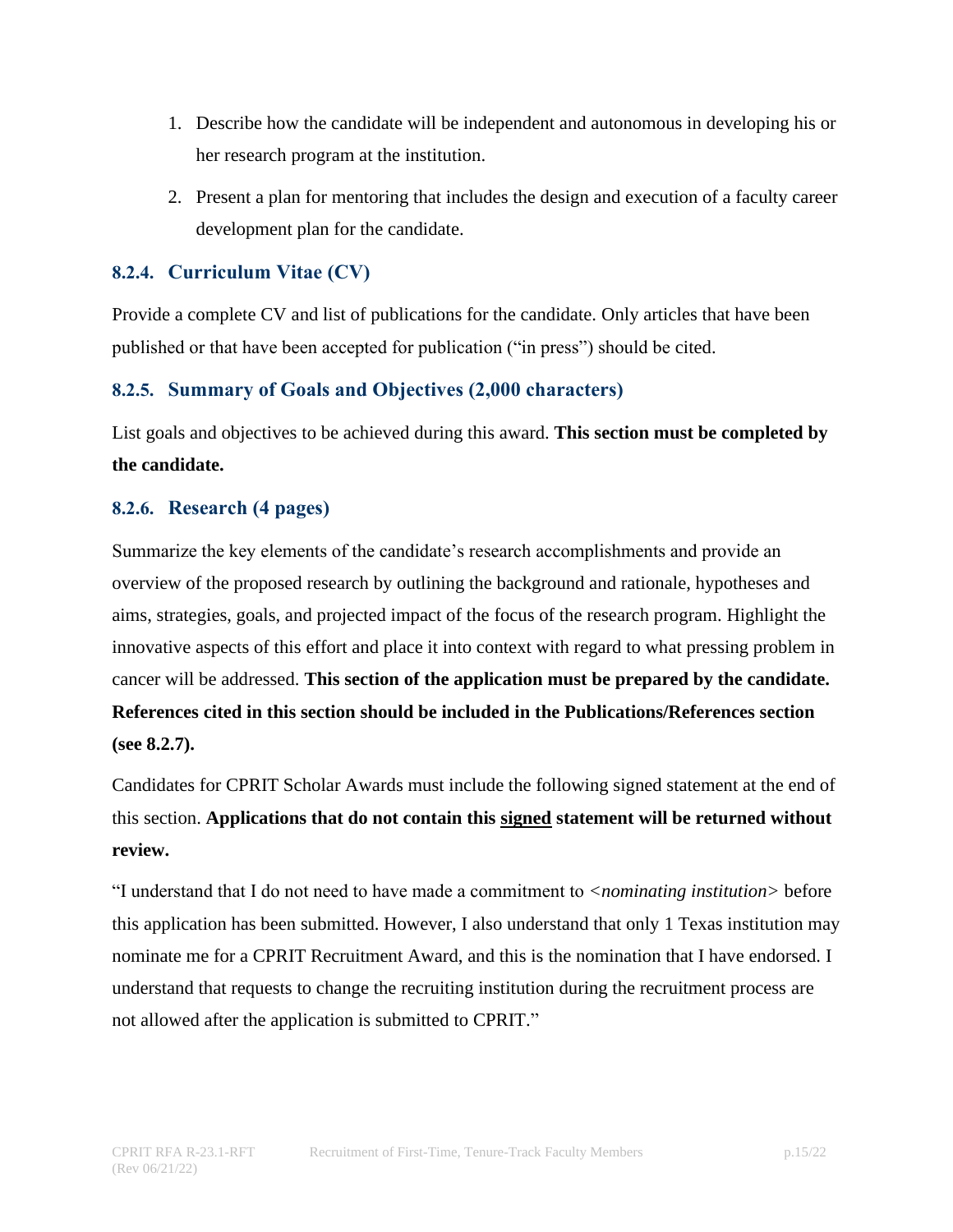#### <span id="page-15-0"></span>**8.2.7. Publications/References (1 page)**

Provide a concise and relevant list of publications/references cited for the application. Any appropriate citation format is acceptable; official journal abbreviations should be used.

#### <span id="page-15-1"></span>**8.2.8. Research Collaboration/Synergy Plan (2 pages)**

Institutions may provide additional information in support of a candidate's research plan to demonstrate how the institutional commitment through development of strategic collaborations will foster a candidate's cancer research. This additional information is highly encouraged when proposing a candidate with exceptional expertise and/or talent that can be directed to cancer research, such as a computational biologist, chemist, etc, whose prior experience has not been directly focused on cancer research. Biographical sketches of collaborators established in the research collaborative plan must be uploaded as part of the application. This will be in addition to the 2-page synergy plan (see IFA).

#### <span id="page-15-2"></span>**8.2.9. Publications**

Provide the 3 most significant publications that have resulted from the candidate's research efforts. Publications should be uploaded as PDFs of full-text articles. Only articles that have been published or that have been accepted for publication ("in press") should be submitted.

#### <span id="page-15-3"></span>**8.2.10. Timeline (1 page)**

Provide a general outline of anticipated major award outcomes to be tracked. Timelines will be reviewed during the evaluation of annual progress reports. If the application is approved for funding, this section will be included in the award contract. Applicants are advised not to include information that they consider confidential or proprietary when preparing this section.

#### <span id="page-15-4"></span>**8.2.11. Current and Pending Support**

State the funding source, duration, and title of all current and pending research support held by the candidate. If the candidate has no current or pending funding, a document stating this must be submitted. Refer to the sample current and pending support document located in *[Current](https://cpritgrants.org/Current_Funding_Opportunities/index.cfm?prg=CPRITR&prg_fy=2023)  [Funding Opportunities](https://cpritgrants.org/Current_Funding_Opportunities/index.cfm?prg=CPRITR&prg_fy=2023)* for Academic Research in CARS.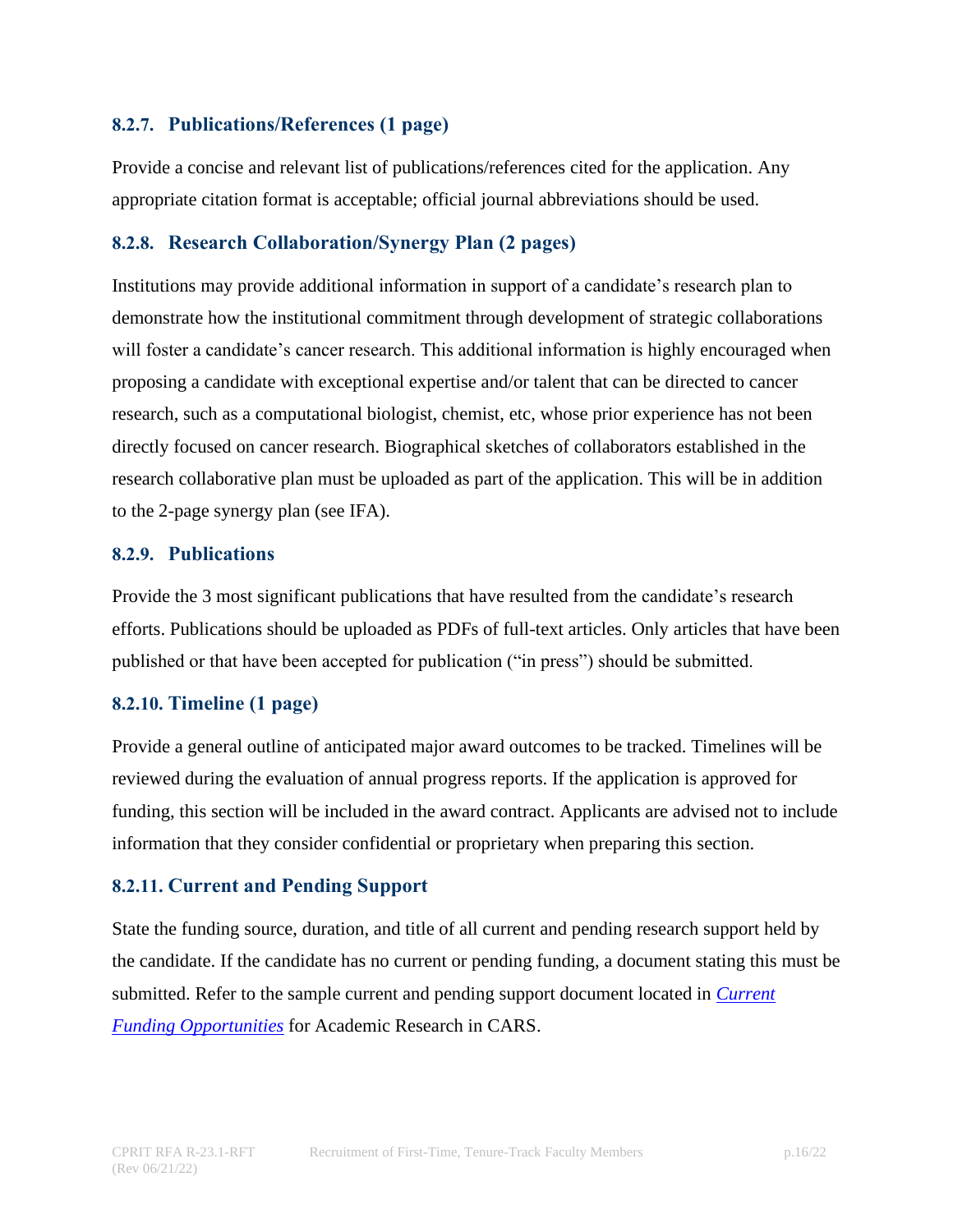#### <span id="page-16-0"></span>**8.2.12. Letters of Recommendation**

Provide 3 letters of recommendation from individuals who are in a position to detail the candidate's academic and scientific research accomplishments, potential for high-impact research, and ability to make a significant contribution to the field of cancer research.

#### <span id="page-16-1"></span>**8.2.13. Research Environment (1 page)**

Clearly and concisely describe the research environment available to support the candidate's research program, including core facilities, training programs, and collaborative opportunities.

#### <span id="page-16-2"></span>**8.2.14. Descriptive Biography (Up to 2 pages)**

Provide a brief descriptive biography of the candidate, including his or her accomplishments, education and training, professional experience, awards and honors, publications relevant to cancer research, and a brief overview of the candidate's goals if selected to receive the award. **This section of the application must be prepared by the candidate.** If the application is approved for funding, this section will be made publicly available on CPRIT's website. Candidates are advised not to include information that they consider confidential or proprietary when preparing this section.

**Applications that are missing 1 or more of these components; exceed the specified page, word, or budget limits; or do not meet the eligibility requirements listed above will be administratively withdrawn without review.**

# <span id="page-16-3"></span>**9. APPLICATION REVIEW**

#### <span id="page-16-4"></span>**9.1. Review Process**

All eligible applications will be evaluated and scored by the CPRIT Scientific Review Council using the criteria listed in this RFA. Applications may be submitted continuously in response to this RFA but will generally be reviewed on a cycle of 6 review periods per year by the CPRIT Scientific Review Council. Council members may seek additional ad hoc evaluations of candidates. Scientific Review Council members will review applications and provide an individual Overall Evaluation Score that conveys the members' recommendation related to the proposed recruitment. Applications recommended by the Council will be forwarded to the CPRIT Program Integration Committee (PIC) for review, prioritization, and recommendation to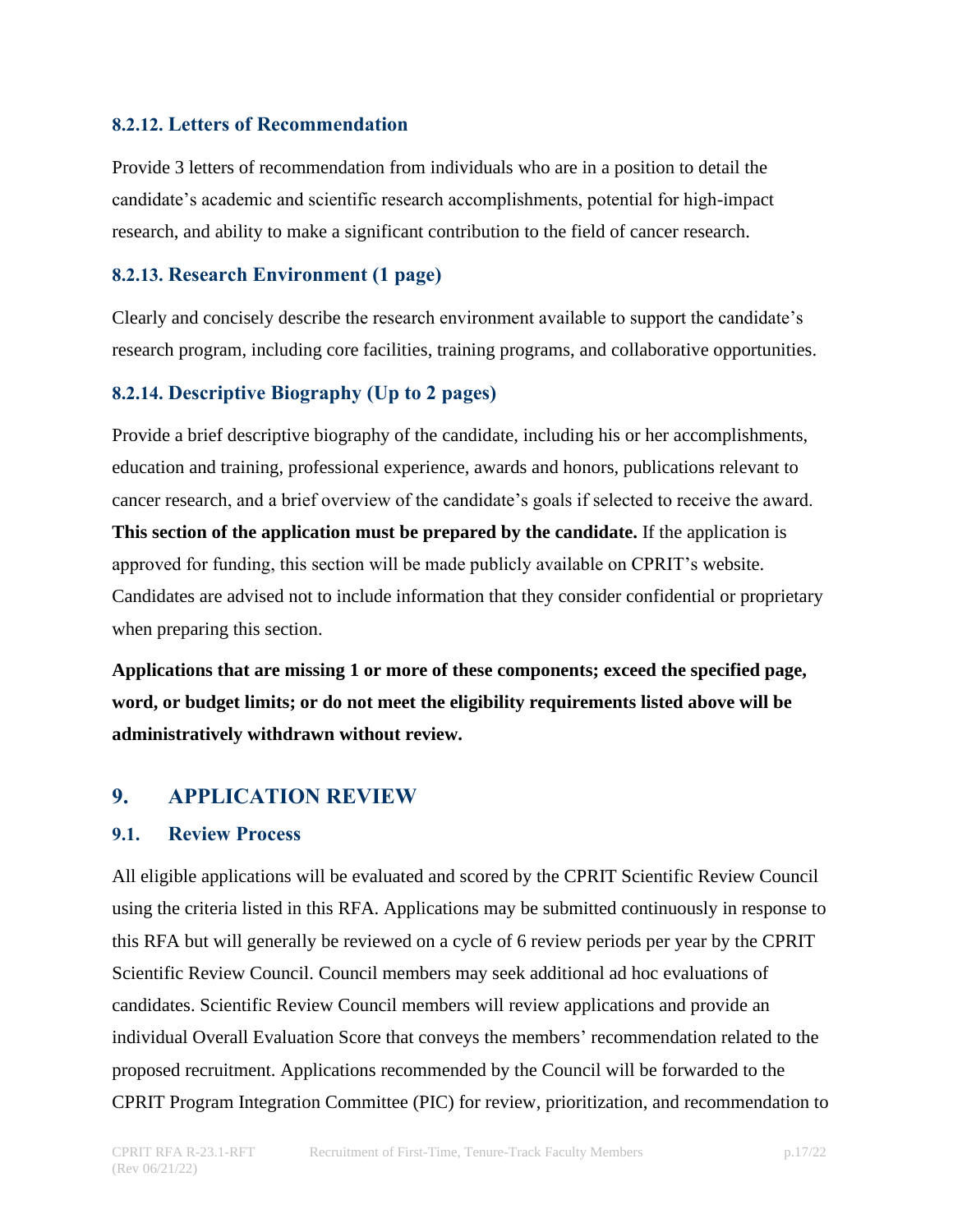the CPRIT Oversight Committee for approval and funding. Approval is based on an application receiving a positive vote from at least two-thirds of the members of the Oversight Committee. The review process is described more fully in CPRIT's Administrative Rules, [Texas](https://texreg.sos.state.tx.us/public/readtac$ext.ViewTAC?tac_view=4&ti=25&pt=11&ch=703&rl=Y) [Administrative Code, Title 25, Chapters 701](https://texreg.sos.state.tx.us/public/readtac$ext.ViewTAC?tac_view=4&ti=25&pt=11&ch=703&rl=Y) to 703.

The decision of the Scientific Review Council not to recommend an application is final, and such applications may not be resubmitted for a recruitment award. Notification of review decisions is sent to the nominator.

# <span id="page-17-0"></span>**9.1.1. Confidentiality of Review**

Each stage of application review is conducted confidentially, and all CPRIT Scientific Review Council members, PIC members, CPRIT employees, and Oversight Committee members with access to grant application information are required to sign nondisclosure statements regarding the contents of the applications. All technological and scientific information included in the application is protected from public disclosure pursuant to Health and Safety Code §102.262(b).

Individuals directly involved with the review process operate under strict conflict-of-interest prohibitions. All CPRIT Scientific Review Council members are non-Texas residents.

**By submitting a grant application, the applicant agrees and understands that the only basis for reconsideration of a grant application is limited to an undisclosed conflict of interest as set forth in CPRIT's Administrative Rules, Texas [Administrative Code, Title 25, Chapters](https://texreg.sos.state.tx.us/public/readtac$ext.ViewTAC?tac_view=4&ti=25&pt=11&ch=703&rl=Y)  701 [to 703.](https://texreg.sos.state.tx.us/public/readtac$ext.ViewTAC?tac_view=4&ti=25&pt=11&ch=703&rl=Y)**

Communication regarding the substance of a pending application is prohibited between the grant applicant (or someone on the grant applicant's behalf) and the following individuals: an Oversight Committee member, a PIC member, or a Scientific Review Council member. Applicants should note that the CPRIT PIC comprises the CPRIT Chief Executive Officer, the Chief Scientific Officer, the Chief Prevention and Communications Officer, the Chief Product Development Officer, and the Commissioner of the Department of State Health Services. The prohibition on communication begins on the first day that grant applications for the particular grant mechanism are accepted by CPRIT and extends until the grant applicant receives notice regarding a final decision on the grant application. Intentional, serious, or frequent violations of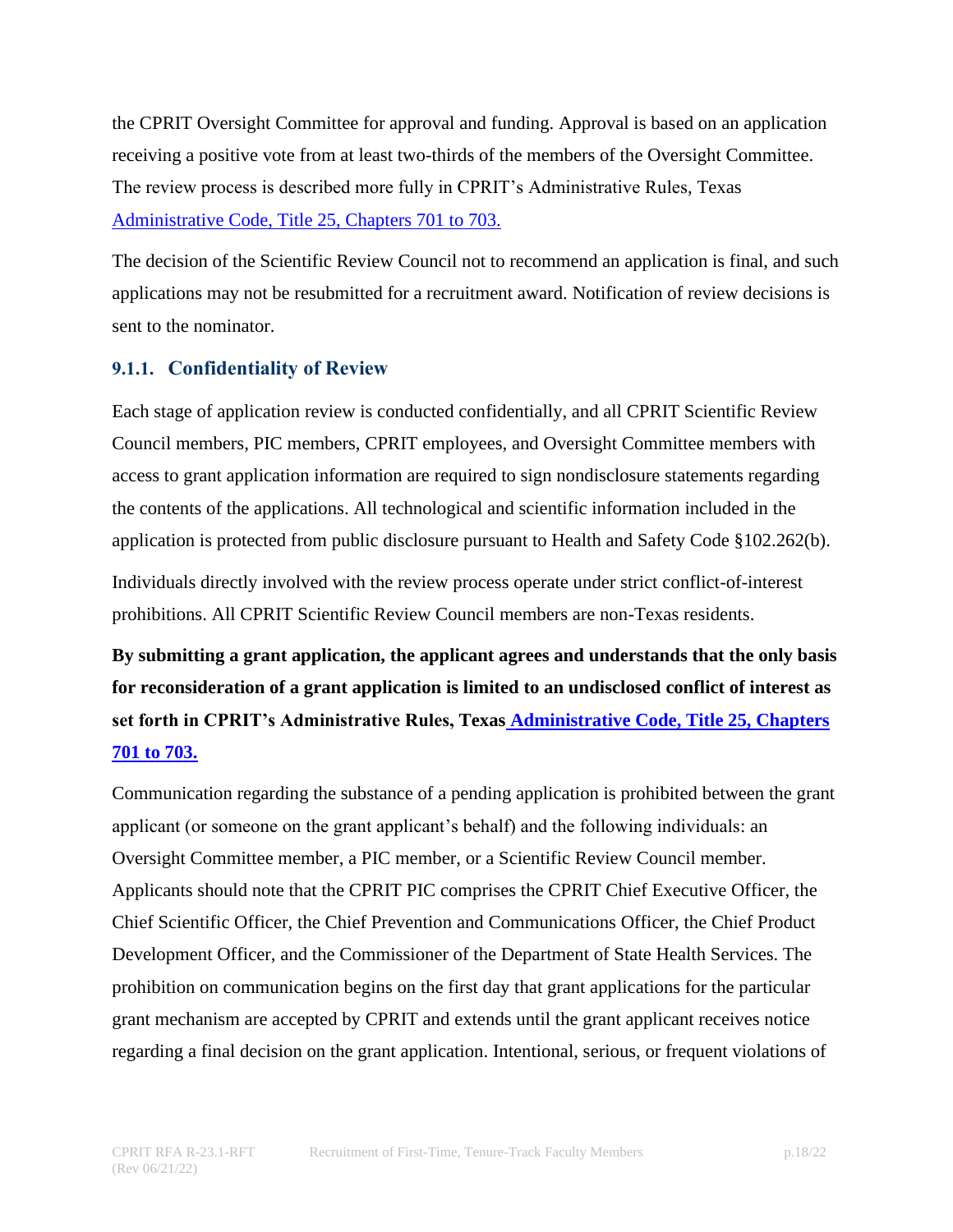this rule may result in the disqualification of the grant applicant from further consideration for a grant award.

#### <span id="page-18-0"></span>**9.2. Review Criteria**

Applications will be assessed based on evaluation of the quality of the candidate and his or her potential for continued superb performance as a cancer researcher. **Also, of critical importance is the strength of the institutional commitment to the candidate. Recruitment efforts are not likely to be successful unless there is a strong commitment from both CPRIT and the host institution.** It is not necessary that a candidate agree to accept the recruitment offer at the time an application is submitted. However, applicant institutions should have a reasonable expectation that the recruitment will be successful if an award is granted by CPRIT.

Review criteria will focus on the overall impression of the candidate, his or her proposed research program, and his or her long-term potential for contributions to and impact on the field of cancer research. Questions to be considered by the reviewers are as follows:

**Quality of the Candidate:** Has the candidate demonstrated academic excellence? Has the candidate received excellent predoctoral and postdoctoral training? Does the candidate show exceptional potential for achieving future impact on basic, translational, clinical, or populationbased cancer research in the future? Has the candidate demonstrated a commitment to cancer research? Has the candidate demonstrated independence or the potential for independence?

**Scientific Merit of Proposed Research:** Is the research plan comprehensive and well thought out? Does the proposed research program demonstrate innovation, creativity, and feasibility? Will it have a significant impact on the field of cancer research? Will the proposed research generate preliminary data that can be used for the preparation of applications for future independent research project grants?

**Relevance of Candidate's Research:** Is the proposed research likely to have a significant impact on reducing the burden of cancer in the near term or address unique aspects of the burden of cancer in Texas? Does the research contribute to basic, translational, clinical, or populationbased cancer research?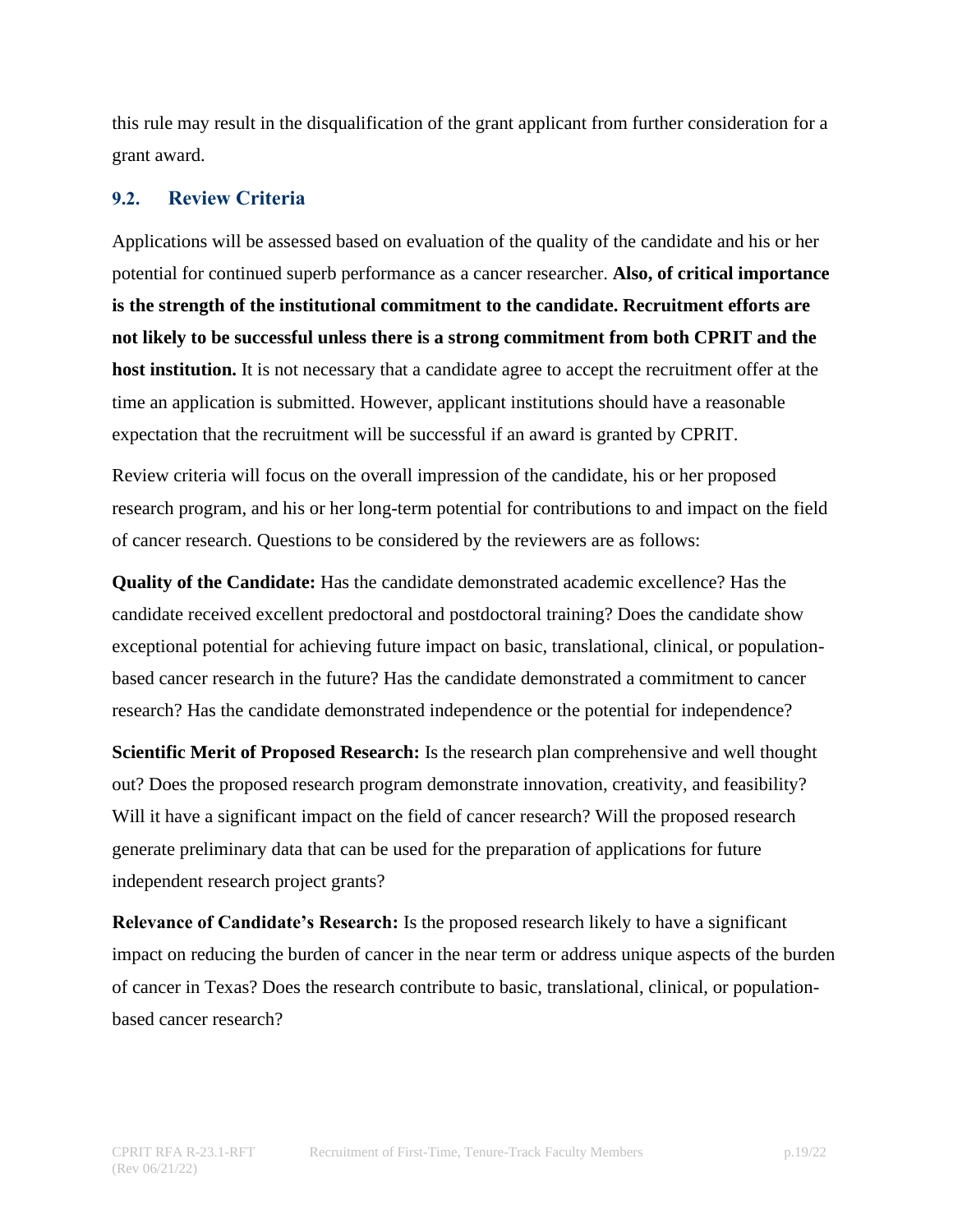**Letters of Recommendation:** Do the letters of recommendation detail the candidate's academic and clinical research accomplishments, potential for high-impact research, and ability to make a significant contribution to the field of cancer research?

**Research Environment:** Does the institution have the necessary facilities, expertise, and resources to support the candidate's research? Is there evidence of strong institutional support? Will the candidate be free of major administrative/clinical responsibilities so that he or she can focus on growing his or her research? Has the institution identified a mentor who will design and execute a faculty career development plan for the candidate?

# <span id="page-19-0"></span>**10. KEY DATES**

#### **RFA**

RFA Release June 21, 2022

#### **Application Receipt and Review Timeline**

| <b>Cycle</b> | <b>Application Receipt</b><br><b>Date</b> | <b>Application Closing Date</b> | <b>Anticipated Application</b><br><b>Review</b> |
|--------------|-------------------------------------------|---------------------------------|-------------------------------------------------|
| 23.1         | 6/21/2022                                 | 8/20/2022                       | 9/15/2022                                       |
| 23.2         | 8/23/2022                                 | 10/20/2022                      | 11/10/2022                                      |
| 23.3         | 10/21/2022                                | 12/20/2022                      | 1/12/2023                                       |
| 23.4         | 12/21/2022                                | 2/20/2023                       | 3/16/2023                                       |
| 23.5         | 2/21/2023                                 | 4/20/2023                       | 5/11/2023                                       |
| 23.6         | 4/21/2023                                 | 6/20/2023                       | 7/13/2023                                       |

# <span id="page-19-1"></span>**11. AWARD ADMINISTRATION**

Texas law requires that CPRIT grant awards be made by contract between the applicant and CPRIT. CPRIT grant awards are made to institutions or organizations, not to individuals. Awards made under this RFA are not transferable to another institution. Award contract negotiation and execution will commence once the CPRIT Oversight Committee has approved an application for a grant award. CPRIT may require, as a condition of receiving a grant award, that the grant recipient use CPRIT's electronic Grant Management System to exchange, execute, and verify legally binding grant contract documents and grant award reports. Such use shall be in accordance with CPRIT's electronic signature policy as set forth in Texas [Administrative Code,](https://texreg.sos.state.tx.us/public/readtac$ext.ViewTAC?tac_view=4&ti=25&pt=11&ch=703&rl=Y)  [Title 25, Chapters 701](https://texreg.sos.state.tx.us/public/readtac$ext.ViewTAC?tac_view=4&ti=25&pt=11&ch=703&rl=Y) to 703.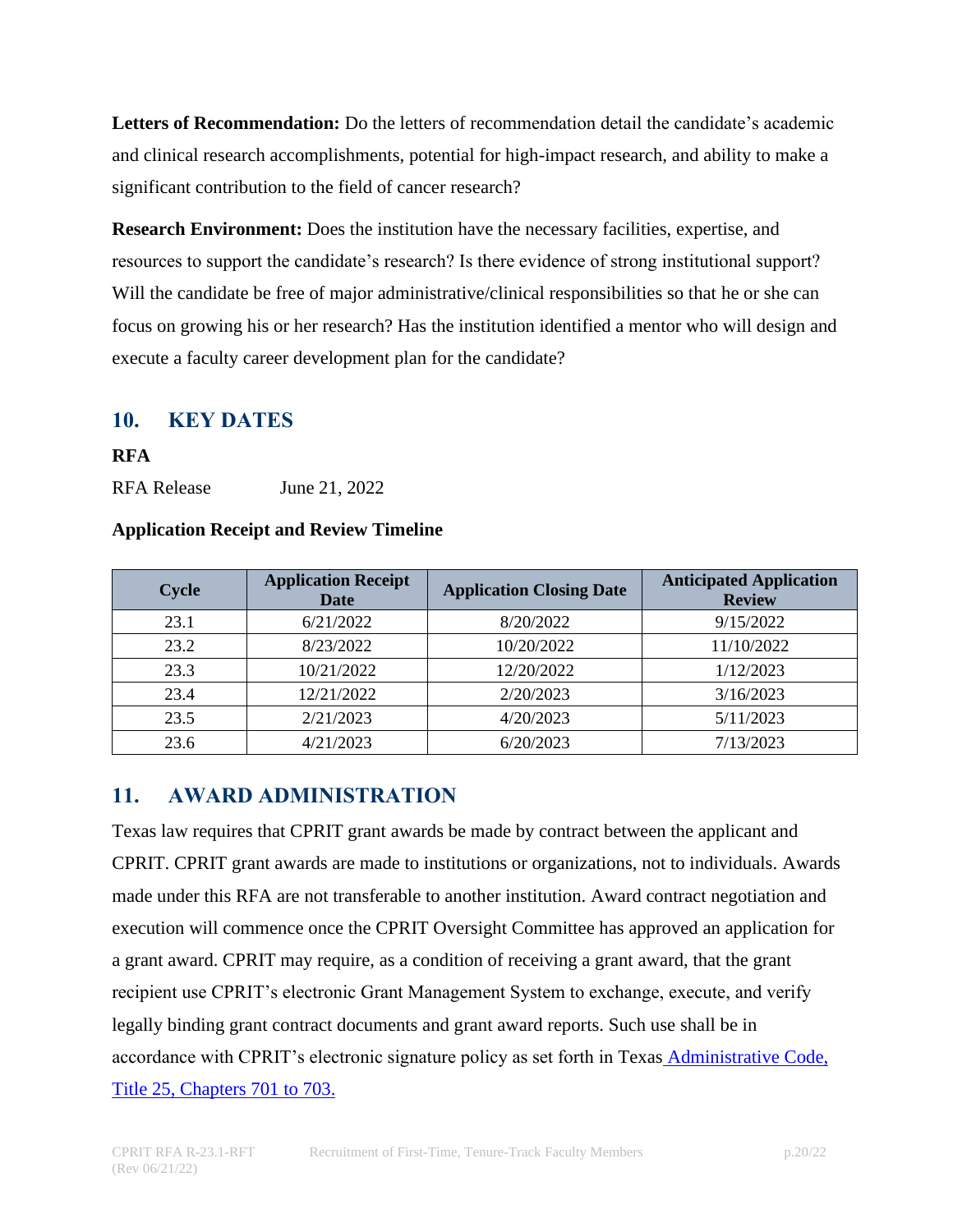Texas law specifies several components that must be addressed by the award contract, including needed compliance and assurance documentation, budgetary review, progress and fiscal monitoring, and terms relating to revenue sharing and intellectual property rights. These contract provisions are specified in CPRIT's Administrative Rules, which are available at [www.cprit.texas.gov.](http://www.cprit.texas.gov/)

Applicants are advised to review CPRIT's Administrative Rules related to contractual requirements associated with CPRIT grant awards and limitations related to the use of CPRIT grant awards as set forth in Texas [Administrative Code, Title 25, Chapters 701](https://texreg.sos.state.tx.us/public/readtac$ext.ViewTAC?tac_view=4&ti=25&pt=11&ch=703&rl=Y) to 703.

Prior to disbursement of grant award funds, the grant recipient organization must demonstrate that it has adopted and enforces a tobacco-free workplace policy consistent with the requirements set forth in CPRIT's Administrative Rules, Texas [Administrative Code, Title 25, Chapters 701](https://texreg.sos.state.tx.us/public/readtac$ext.ViewTAC?tac_view=4&ti=25&pt=11&ch=703&rl=Y) to [703.](https://texreg.sos.state.tx.us/public/readtac$ext.ViewTAC?tac_view=4&ti=25&pt=11&ch=703&rl=Y)

CPRIT requires award recipients to submit an annual progress report. These reports summarize the progress made toward the research goals and address plans for the upcoming year. In addition, fiscal reporting, human studies reporting, and vertebrate animal use reporting will be required as appropriate. CPRIT requires funding acknowledgement to include the award grant ID on all print and visual materials that are funded in whole or in part by CPRIT grants. Examples of print and visual materials include, but are not limited to, publications, brochures, pamphlets, project websites, videos and media materials. Grantees must have written approval from CPRIT prior to the purchase of any equipment. If the equipment is clearly defined in the grantee's budget submitted with the initiating award requirements, then approval of the grant award constitutes "prior approval" for the purchase. Unless prohibited by policy, the institution is also expected to bestow on the newly recruited faculty member the prestigious title of "CPRIT Scholar in Cancer Research," and the faculty member should be strongly encouraged to use this title on letterhead, business cards, publications, and other appropriate documents. The title is to be retained as long as the individual remains in Texas.

**Continuation of funding is contingent upon the timely receipt of these reports.** Failure to provide timely and complete reports may waive reimbursement of grant award costs and may result in the termination of the award contract. Forms and instructions will be made available at [www.cprit.texas.gov.](http://www.cprit.texas.gov/)